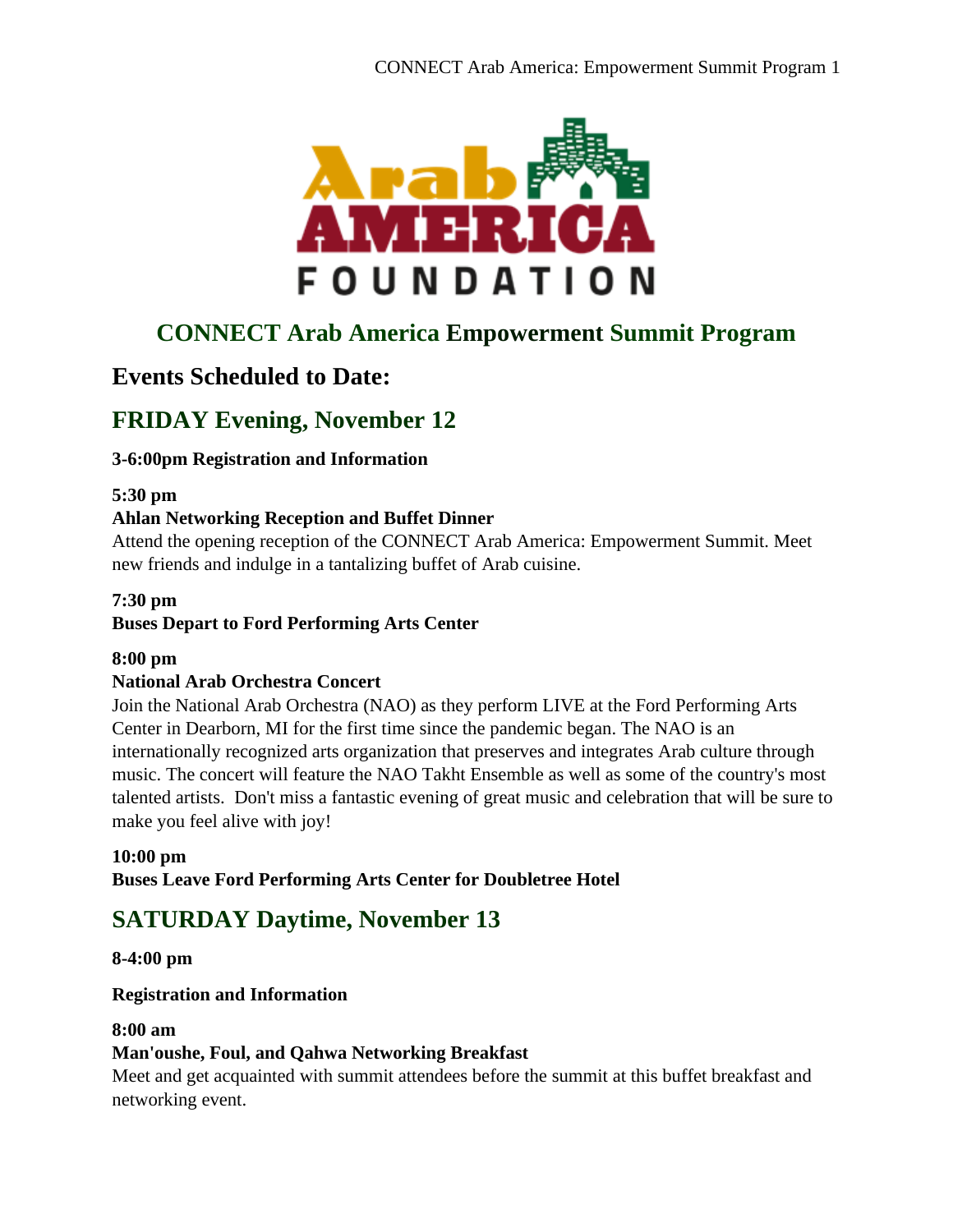## **9:30 am**

## **CONNECT Arab America: Empowerment Summit**

Featuring an exciting array of speakers in public service, business innovators, influencers, recognition, and exciting performances.

#### **12:00 Noon**

#### **Sahtein Networking Lunc**h

Meet Arab American attendees from throughout the U.S.

#### **1:30 pm**

#### **CONNECT Arab America Empowerment Summit**

Featuring an exciting array of speakers in public service, business innovators, influencers, recognition, and exciting performances.

#### **4:00 pm Breakout Meeting: State Teams**

**5:00 pm Daytime Activities End**

## **SATURDAY Evening, November 13**

#### **6:30 pm Buses Leave Doubletree Hotel for Fairlane Banquet Center**

#### **7:00 pm**

## **Al-Rabitah Gala and Hafla**

The event of the year! Celebrate your heritage at this formal event featuring authentic Arab cuisine, special recognition, Arab music, and dance in the heart of Arab America.

#### **11:00 pm**

**Buses Leave Fairlane Banquet Center for Doubletree Hotel**

## **SUNDAY, November 14**

#### **Optional Community Bus Tour**

**9:00 am Bus Leaves Doubletree Hotel**

# **9:30 am**

**Breakfast at New Yasmeen Bakery** Enjoy good company and fresh-baked Arab delicacies at New Yasmeen Bakery in Dearborn.

#### **11:00 am**

#### **Visit Henry Ford Museum**

A national historic landmark with an unparalleled collection of artifacts from 300 years of American history, Henry Ford is a force for sparking curiosity and inspiring tomorrow's